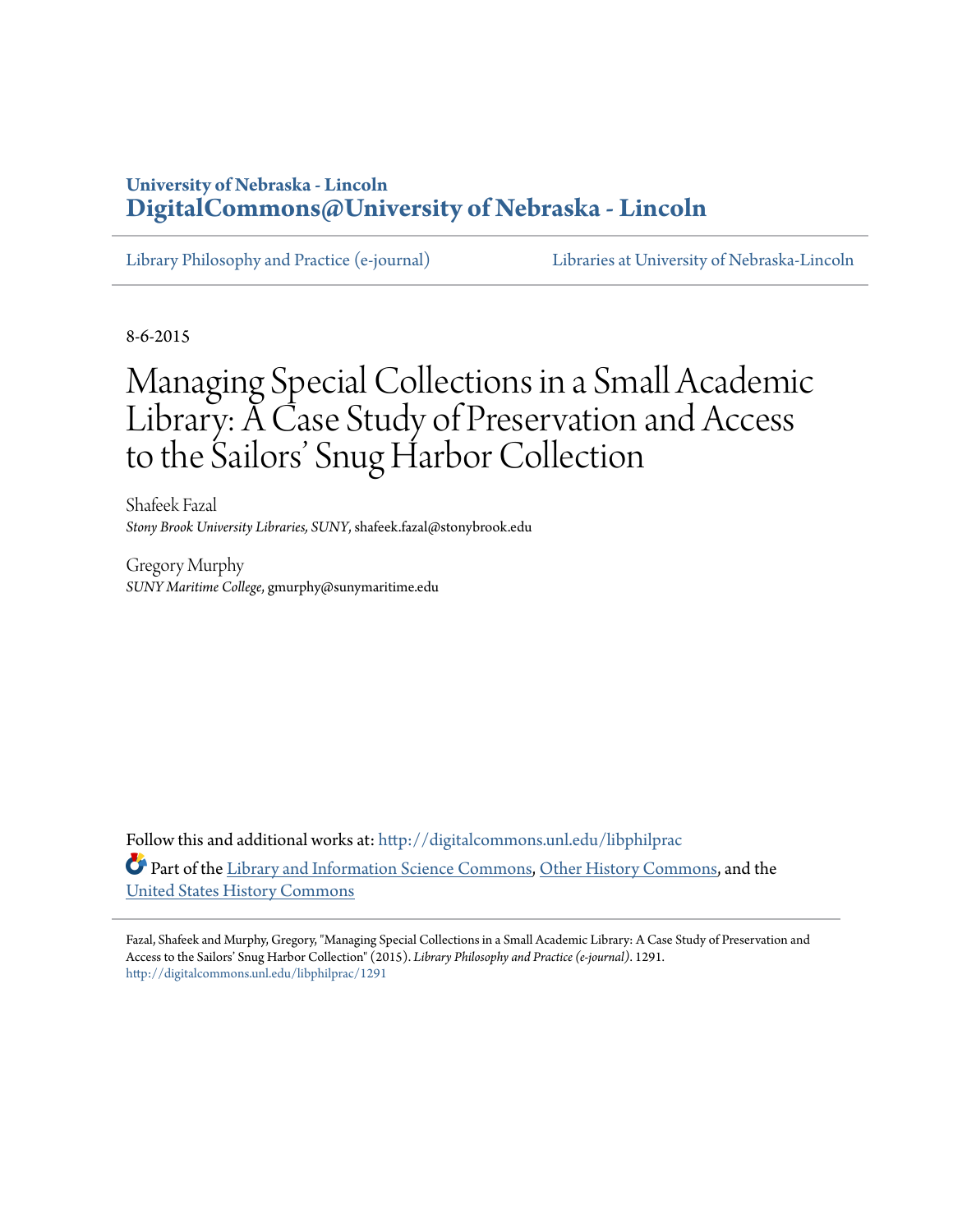# Managing Special Collections in a Small Academic Library: A Case Study of Preservation and Access to the Sailors' Snug Harbor Collection

# Abstract

This article presents a case study of how a small academic library managed one of its special collections that has rich significance to the history of New York City and the maritime industry. With the acquisition of the valuable Sailors' Snug Harbor research collection and faced with limited financial and personnel resources, the librarians at SUNY Maritime College set forth to aggressively pursue external funding, creatively generate personnel resources, and developed in-house expertise to successfully preserve, promote, and enhance access. Digitization and creating open access technology tools were key components of improving access to the collection. As a result, there has been a significant increase in research activities using the collection.

Keywords: special collections, academic libraries, Sailors' Snug Harbor, Minto Farm, New York City History, Staten Island, preservation, digitization .

#### Shafeek Fazal, ME, MLS

Associate Director for Library Technology, Discovery, and Digital Services University Libraries, W1515 Frank Melville Jr. Memorial Library Stony Brook University, SUNY, NY 11794 Email: shafeek.fazal@stonybrook.edu Formerly: Library Director, Stephen B. Luce Library, SUNY Maritime College, Throggs Neck, NY 10465

# Gregory Murphy, MLS

Assistant Library Director/Head of Reference and Access Services Stephen B. Luce Library, SUNY Maritime College, Throggs Neck, NY 10465 Email: gmurphy@sunymaritime.edu

# Introduction

Many academic libraries, museums, and other institutions keep special collections and it's usually a challenge, especially for smaller institutions, to generate financial, personnel, and practical support to maintain such collections. Libraries usually strike a delicate balance between attaining optimal conditions for caring of special collections versus preserving and promoting such collections to the best of their abilities given limited resources (Darbey & Hayden, 2008). Bengston (2001) boldly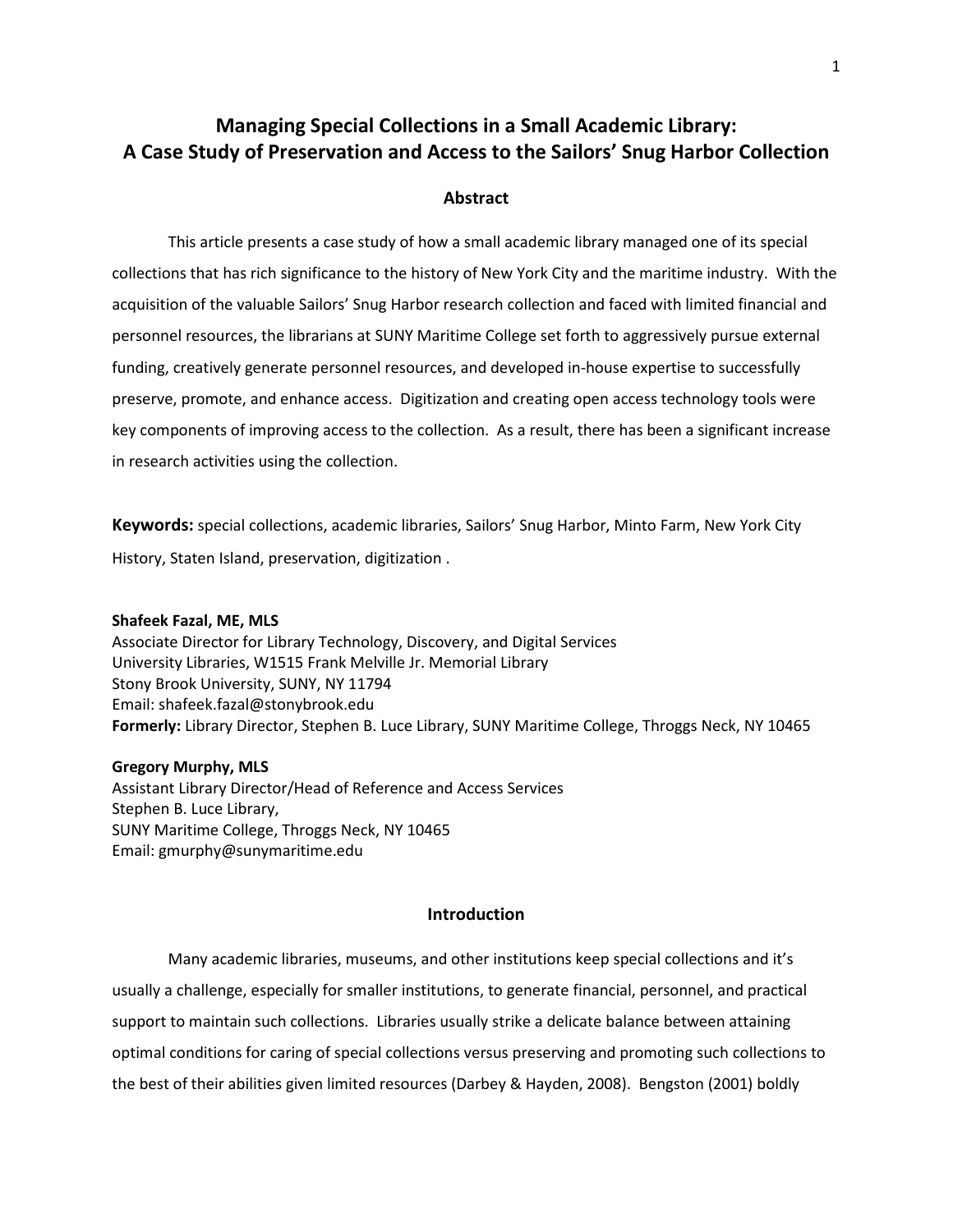expressed that libraries that are not prepared to manage special collections should not do so. However, with careful planning and advocating for funding, libraries can be ready to manage special collections. For the greater value of advancing scholarship and research, librarians as caretakers of special collections, have a huge responsibility to preserve and promote access to these unique resources. Therefore, with strategic use of in-house resources, actively pursue funding opportunities, and use of open access technology, librarians can fulfill this responsibility.

This article presents a case study of how a small academic library, SUNY Maritime College Library, managed one of its special collections, including activities surrounding acquisition, preservation, and access. Working with very limited budget for special collections, librarians at SUNY Maritime seized upon grant funding opportunities, utilized staff resources, and used in-house expertise to manage the Sailors' Snug Harbor collection. Many technological tools were developed and implemented to help preserve the collection, and foster and promote access. With most of the online research tools implemented in the past decade, including a searchable database and an extensive website, the librarians have noticed a significant increase of research activities using the Sailors' Snug Harbor collection. Authors, professors, historians, documentary filmmakers, doctorate students, artists, and descendants of residents of the Harbor have been in the mix of researchers using the collection.

The Sailors' Snug Harbor special collection bears heavy significance to the history of New York City and to the history of maritime operations in the United States. The documents and records pertain to the administrative and day to day operations of the Sailors' Snug Harbor, an institution founded in 1801 for retired and injured seamen. Over 10,000 sailors were cared for at the institution and their personal records make up a large segment of the collection; hence the rich genealogical value of the collection. The institution was based on Staten Island in New York City for close to 150 years and the representative documents and records for this period give a historical depiction of the area, including architecture, infrastructure development, and the surrounding grounds. Probably the most hidden value of the collection is the link to the history of lower Manhattan of an area once called Minto Farm which was owned by the founder and trustees of the Sailors' Snug Harbor. Housed in the collection are the Trustees minutes of meetings, land deeds, and other documents that give a clear description of what became of the Minto Farm, ten square blocks bounded by Fifth and Fourth Avenues, Waverly Place, and Tenth Street in lower Manhattan.

The Sailors' Snug Harbor collection is very valuable to the research community and for the past several decades, librarians at SUNY Maritime have been living up to their responsibility to care for and provide access. Regular operational budget provided very little financial support for special collections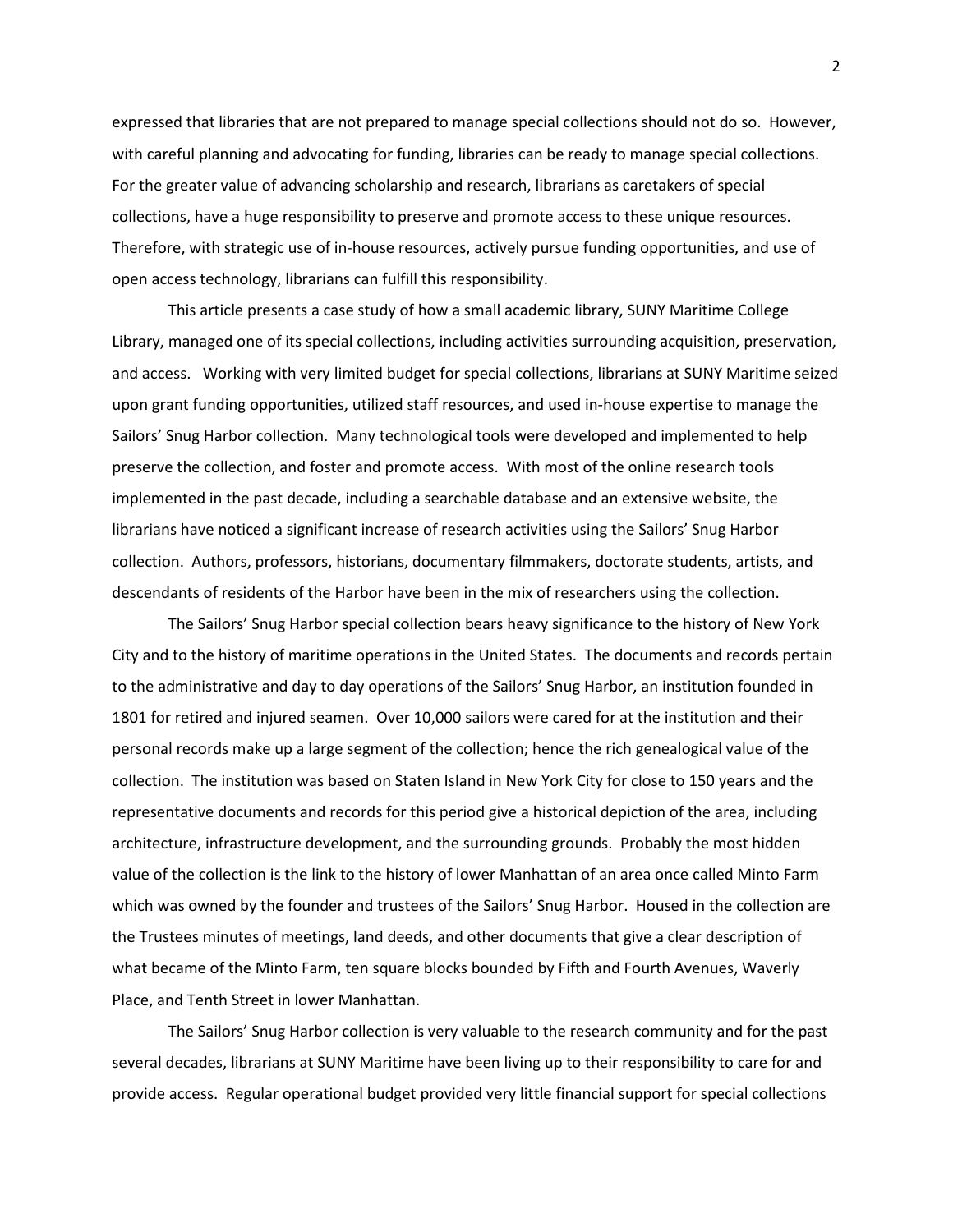and thus the librarians had to be very active in soliciting external funds to maintain the collection. Many regional, state, and national grants were pursued and private donors were sought after. Librarians also had to be very creative with personnel resources, inviting Library School interns and attracting volunteers to work with the collection. Quite often the librarians had to rely on their own in-house expertise to maintain the collection and develop access and promotional tools.

# History of Sailors' Snug Harbor, Staten Island

Sailors' Snug Harbor was founded in 1801 upon the death of Captain Robert Richard Randall. Captain Randall, created a family fortune as an entrepreneur, privateer, and patriot. His bequest established an institution "for the purpose of maintaining and supporting aged, decrepit and worn-out sailors." This institution became firmly established on Staten Island with a site that overlooked Upper New York Bay and the Kill Van Kull. On this site, the architect Minard Lafever designed a complex in the Greek Revival-style that would accommodate 200 seamen. It was the first maritime home and hospital for retired sailors in the U.S., offering food, lodging, healthcare and companionship. Since that time, the complex expanded until by the early twentieth century there were more than 1,000 residents, or inmates as they were called, living at Sailors' Snug Harbor. These residents occupied a facility of more than fifty-five buildings, including Randall Memorial Church (a replica of St. Paul's Cathedral in London), a Music Hall, and a hospital (Barry, 2005). By the 1930's Sailors' Snug Harbor had fallen on hard times. Financially, the institution was barely able to cover expenses and as a result, the institution fell into disrepair. After the country recovered from the Great Depression, and beginning in 1950, reconstruction projects began on the site in which two dozen buildings were razed. Further reconstruction was planned but this was halted when in 1965 New York City's new Landmarks Preservation Commission at its first designation hearing, landmarked and saved the old Greek Revival-style dormitories. This was aided by the efforts of Jacqueline Kennedy Onassis who spoke of the need to preserve Sailors' Snug Harbor, "Attention should be brought to a place like this. There's no place in all the five boroughs where there is such a sanctuary as this… it must be preserved" (The Bowery Boys, 2007). With the Staten Island site now designated as an historical landmark, the trustees of Sailors' Snug Harbor claimed they would not be able to maintain adequate housing for their inmates as well as cover costs. They therefore obtained land in Sea Level, North Carolina and relocated there. Almost immediately after, New York City launched plans to turn Sailors' Snug Harbor into the cultural and educational institution which it is today.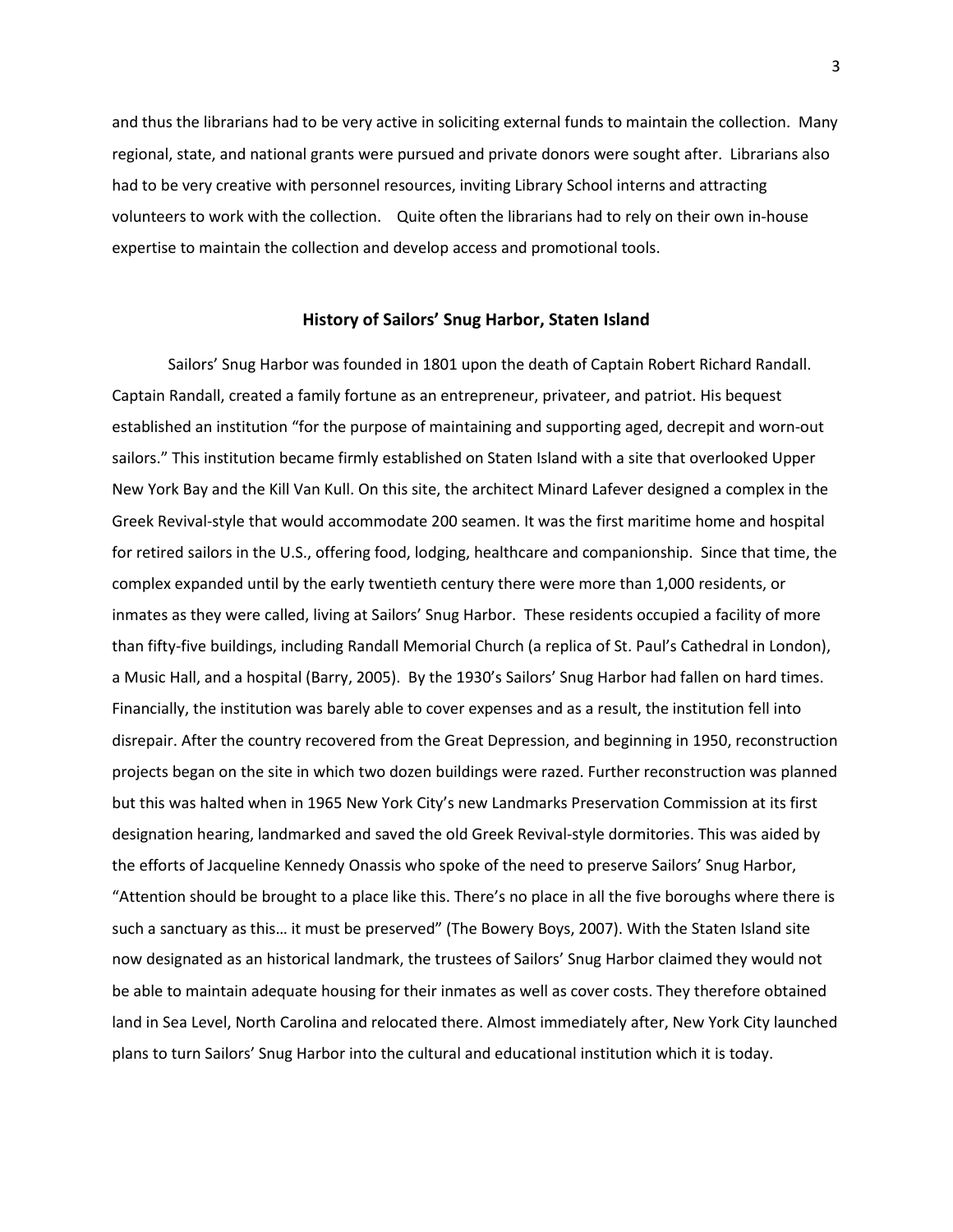#### History of Minto Farm, Manhattan

Andrew Elliot, a Scotsman by birth and a British Colonial New York Customs Collector and official purchased several tracts of farmland in lower Manhattan where he sought to build his home. This property was promptly consolidated to emerge as a 21 acre estate, ca. 1766, and was named Minto after Elliot's Scottish uncle who was Sir Gilbert Elliott, 1st Earl of Minto (MacDougall, 1917). On this new estate, he erected an octagonal shaped mansion that was located approximately at what is now known as Broadway and Ninth Street.

In 1790, Capt. Thomas Randall, a famous privateer and captain of the barge that brought George Washington to his 1789 inauguration in New York City bought the estate. He was only to live on the grounds for seven years before his death where thereafter his son Robert Randall inherited the estate and resided there until 1801. A unique event occurred after Robert Randall's death in 1801, he bequeathed the Minto farmland to a body of maritime, religious, and civic leaders of the New York area with the main goal of managing the estate to financially assist and provide a home for old and decrepit mariners who were no longer able to support themselves. The Sailors' Snug Harbor Trust was founded several years afterward on April 21, 1806 (Barry, 2000). The endowment's size was substantial and this would lead to contestations over the will from Randall's siblings and alleged descendants that brought it to closely becoming nullified. This culminated in the court case Inglis v. Trustees in 1826 where Bishop John Inglis "claimed he was the only collateral heir to Robert Richard" (Barry, 2000). The case travelled all the way to the John Marshall Supreme Court and Daniel Webster assisted with Inglis' representation in the case. The court ruled in favor of the Sailors' Snug Harbor Trust due to the grounds that Inglis was an alien (of British nationality) and unable to inherit New York State property. This was a factor in inhibiting the trust from moving forward with Randall's vision and it wasn't until the late 1820's before the Sailors' Snug Harbor home could actually come to fruition.

The original plan was for the home to be located on the Minto premises itself but the idea of a seamen's hospital on the acreage was questioned due to community concerns. In the early 1800's, "mariners, and especially sailors, were reviled by respectable society" (Williams, 2012). The new area around Washington Square was originally designed to attract more affluent New Yorkers and the sailors' gruff habits, scars, and tattoos could offer offense. Would these elite New Yorkers want to live next to a retirement community of destitute and haggard old salts?

Another obstacle to a Manhattan locale was the Commissioner's plan of 1811, which eventually divided the lower Manhattan area into cross sectioned streets and this included the Minto farm area. According to the plan, the farmland would be "subdivided into 253 leasehold lots covering most of the

4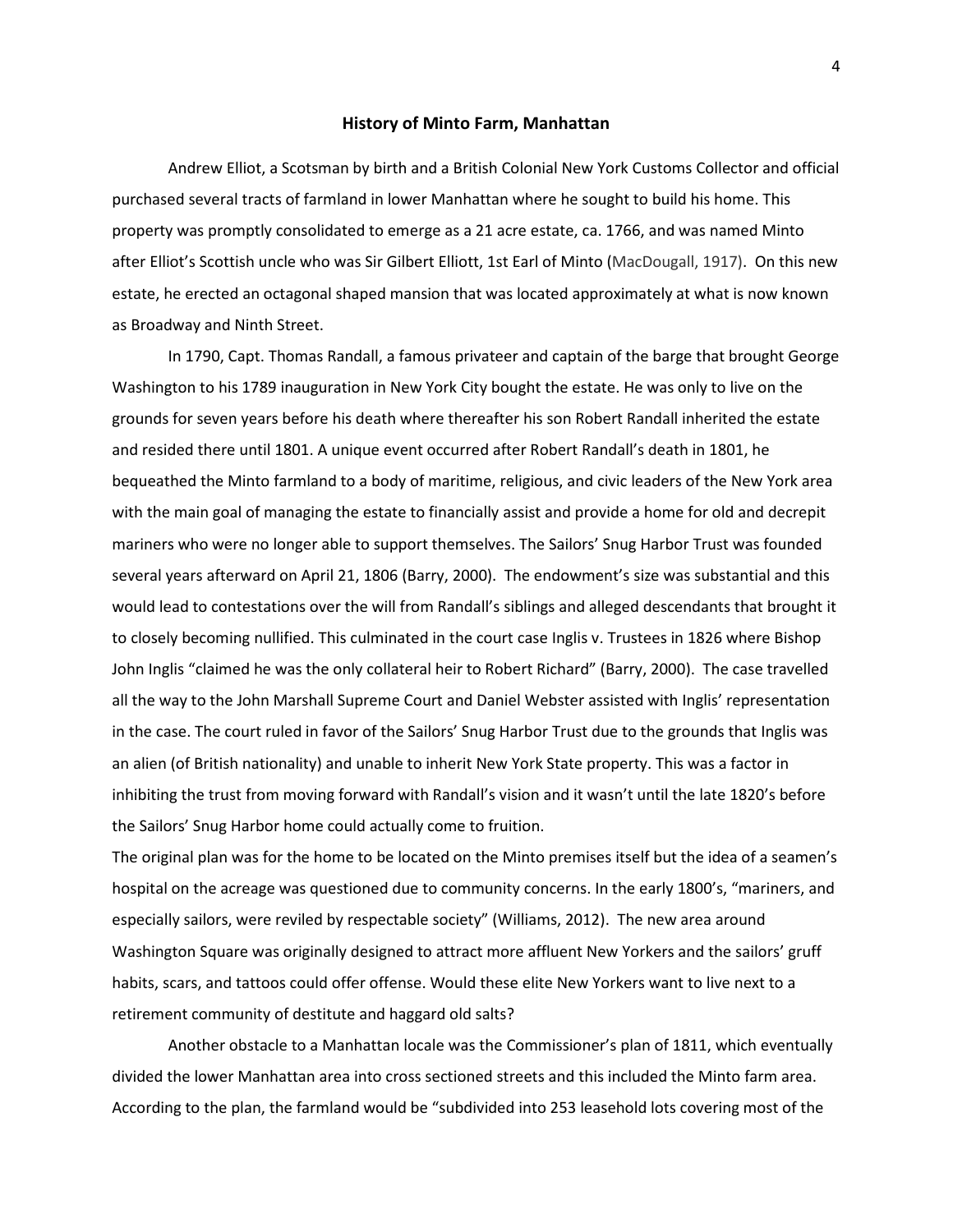ten square blocks bounded by Fifth and Fourth Avenues, Waverly Place, and Tenth Street" (Barry, 2005). With factors such as urban congestion, community concerns, and the 1811 street plan the original Manhattan site for the potential Sailors' home was questioned. This led the trustees in an attempt to modify the Randall will and possibly build the site on a location other than lower Manhattan. In 1828 the trust was granted permission to construct the new retirement community on Staten Island which became the home of Sailors' Snug Harbor from 1833 until 1976 when the mariners were re-located to a new facility built in Sea Level, North Carolina.

 While construction began in Staten Island the Minto property itself was still mostly farmland but Manhattan was destined to grow exponentially as the 19th Century progressed. Shortly after a former potter's field was paved over and renamed in June, 1826 as the Washington Military Parade Ground, the Washington Square area and new park began developing into a desirable area (Stokes, 1928). The affluence of the area was also increased as New York University, then called University of the City of New York, was established with the opening of their completed University Building in 1835. While adjacent to the Randall farmlands on the N.E. corner of Washington Square Park between Waverly and Washington Place it was not built on the Randall property itself. However, NYU would later expand into this property, Washington Square Park, Greenwich Village, and beyond as it would grow into one of the nation's largest private Universities in our modern day. Although, initially the University was not a success and NYU spent \$40,000 for building expenses and then went into debt (Murphy, 2008). Money troubles for the new University would continue throughout the 19th Century beginning with the onset of The Panic of 1837.

Although the University was certainly eager to create more elbow room it was in the trust's advantage to liquidate their holdings to overcome the leasing rents binding and invest the proceeds. As maintenance on the Staten Island property became expensive and as health care costs were rising the Randall will was challenged in the early 1970's to enable the trust to sell their interests outright. To help accrue more income because the leasing system was thought to be outdated. The plan was to move the facility to a new area and to sell property to keep the money to deliver "will most effectively accomplish the testator's charitable intent." The trust ultimately bought land in North Carolina at Sea Level and then proceeded to sell the Staten Island and Manhattan properties. The trust opted to sell individual parcels of land than the entire tract on Manhattan and indeed received more originally appraised at \$13 million the trust reached approximately \$26million. The last parcel of Manhattan property sold in 1986 (Barry, 2005).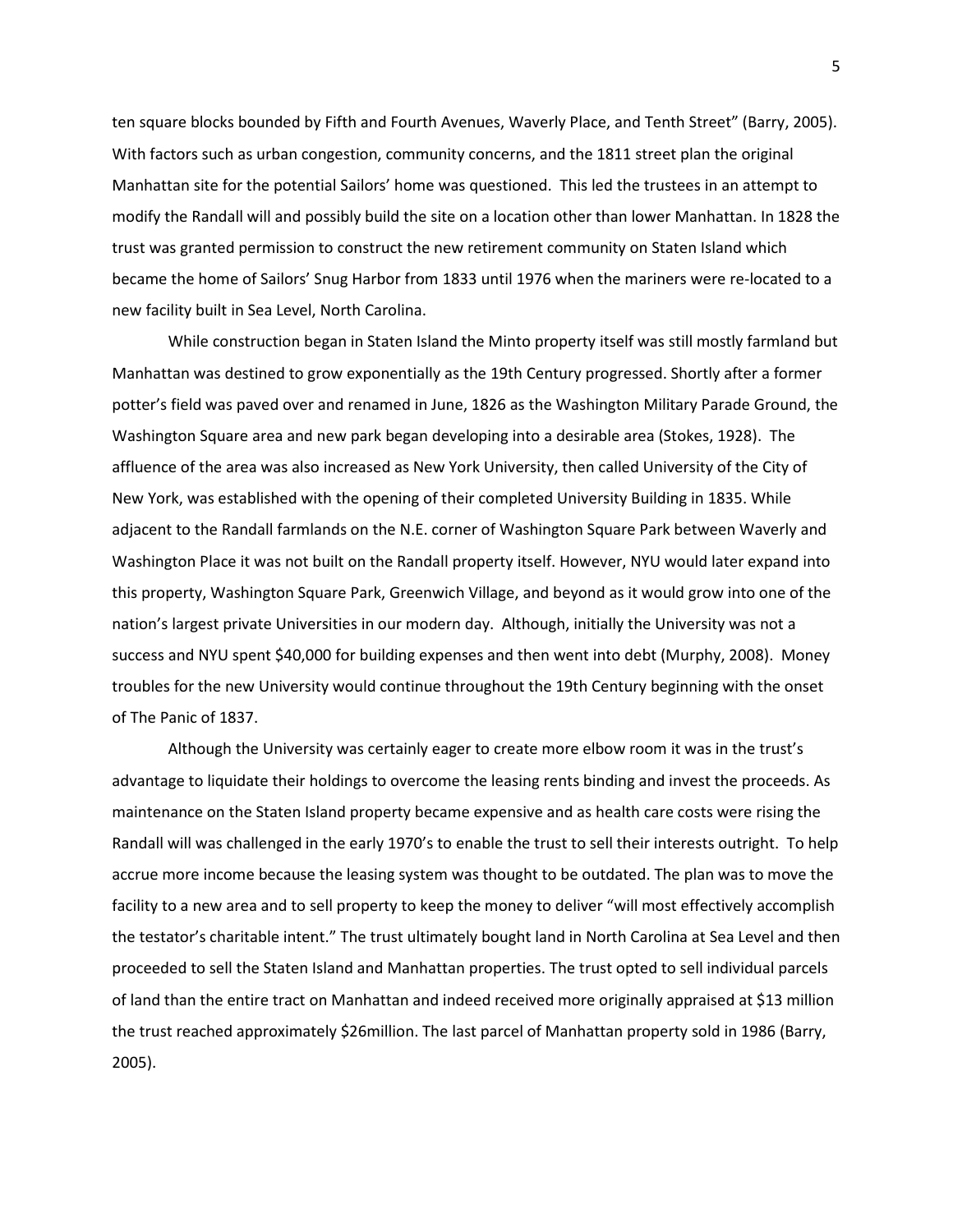# Sailors' Snug Harbor Print Collection

The Sailors' Snug Harbor collection is one of SUNY Maritime Library's largest collections of documents relating to maritime and New York City history. This collection was accessioned as two sets of documents, first in 1976 and as recent as 2008. In the Spring of 1975, the Director of the Library at SUNY Maritime College, became aware of this decision and made inquiries as to the disposition of the organization's records. When he learned that the Harbor planned to get rid of most of the old records, the College began negotiations to accession the papers, for it was obvious that their destruction would be a loss to the city as well as the Maritime Community. The College had other reasons as well. First, the Sailors' Snug Harbor has an interesting history and is one of the oldest charitable institutions in the country. Second, the records of the Marine Society of the City of New York are also in the College archives, and there is a close association between that organization and the Harbor (e.g., the Marine Society President and Vice President are on the Board of Trustees at the Harbor). Arrangements were finally completed in 1976 for the records to be placed on permanent loan to the Maritime College. This first set of records of the Sailors' Snug Harbor originated at two different offices although both served the one institution. The group of records from Staten Island, the location of the institution from 1833- 1976, were contained in three large sea chests and reposed on open shelves located in the attic storeroom of the administration building. These records deal mainly with the daily subsistence and management of the Harbor, from its opening in 1833 to some time in the 1960s. Part of the collection consists of records of the Office of the Governor of the Harbor, including correspondences, daily journals, and reports (included are the records of Governor Thomas Melville, brother of Herman Melville). Detailed account books with the butcher, baker and shoemaker, Governor's Day Books, Farmer's Diaries, and bedding and clothing books are only a small sampling of the various account books kept at the Harbor. Business invoices, library registers and records of governors, trustees and comptrollers, employees, and inmates (including wills) as well as visitor's registers, round out the collection. Collectively they present a fairly complete picture during various periods of life at Sailors' Snug Harbor.

The second group of records came from the Manhattan office of Sailors' Snug Harbor on Greene Street. These records are concerned with the physical maintenance of the facility on Staten Island, employees at the institution, and, for the most part, the "business" of the institution, the administration of the trust, and members of the Board of Trustees involved in that administration. There are early documents, dated in the 1700s, concerned with the Randall will, copies of deeds and other documents pertaining to the "Minto Farm", the property which was the basis of the trust in Manhattan, and papers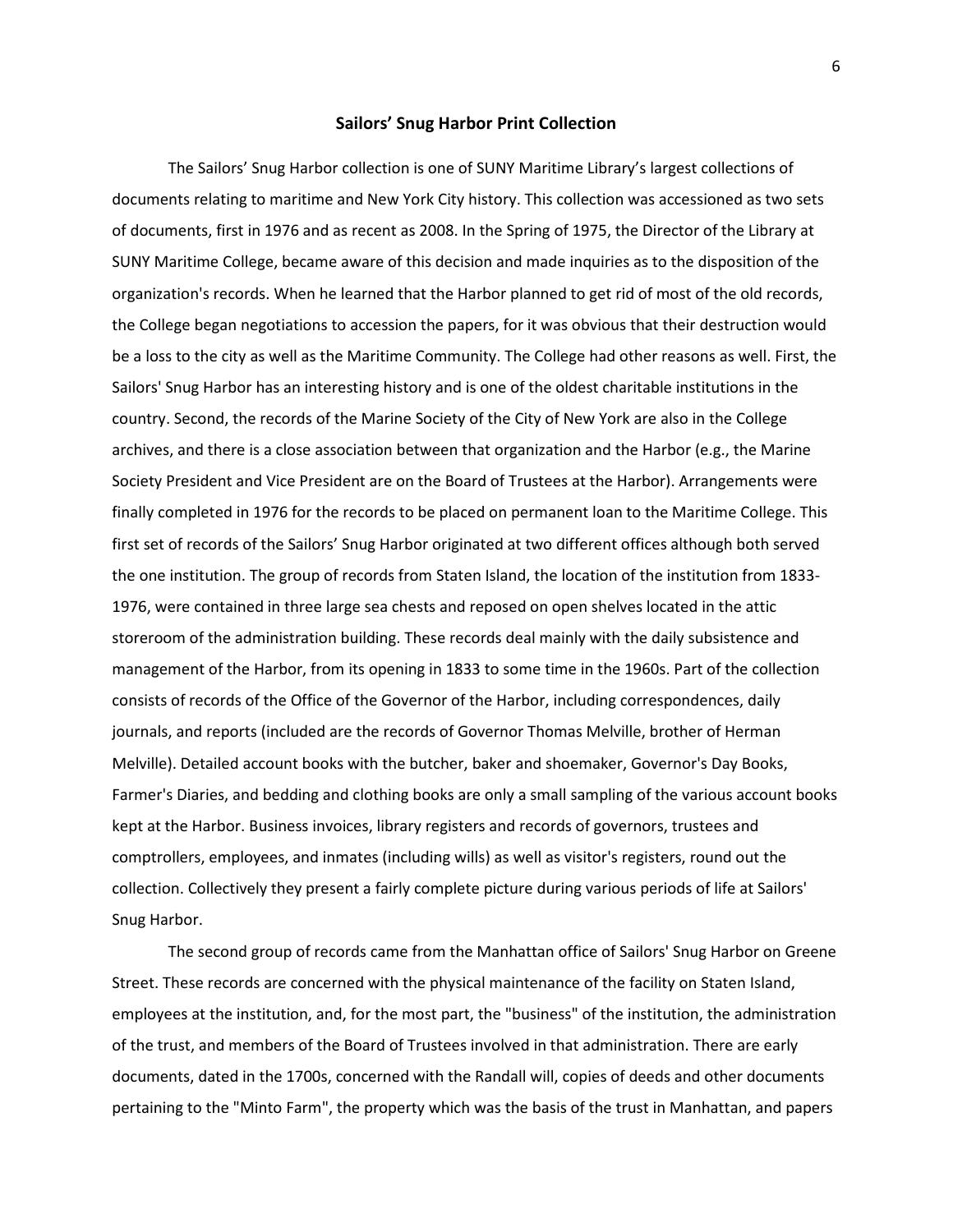dealing with the acquisition and disposition of Staten Island property. This collection has important historic records for land property in New York City's Manhattan and Staten Island boroughs, including records on designated historic landmark buildings that make up the current Snug Harbor Cultural Center in Staten Island. One of these buildings has been completely restored by the Noble Maritime Museum using documents in the Library's collection. In addition, the Sailors' Snug Harbor Trustees' minute books, comprising of 26 large volumes, contains information on business activities, construction, and real estate transactions for Manhattan and Staten Island properties.

With the Sailors' Snug Harbor collection proving to be of such high research value, the Library Director negotiated with (and persuaded) the current trustees of the Snug Harbor Institution to give the remaining institutional repository documents to add to the existing archival collection. In 2008, the Library acquired another set of documents from the Snug Harbor Trustees. The records were originally shipped in 20 cardboard boxes and in very poor housing conditions. These records had to be immediately transferred to acid free archival boxes and basic preservation methods performed to help preserve their longevity e.g., staple removal, paper unfolding, tissue paper interleaving, and using polyester sleeves where appropriate. Almost 90% of the new set of documents are personal records of mariners who resided at the Sailors' Snug Harbor Institution – records that carries a rich genealogical research value and are critical to filling many research requests received by the Library. Another historically significant document is a blueprint of the historically landmark Snug Harbor cemetery plot in Staten Island showing the burial site location of each mariner. The personal inmates' records consist mostly of admission papers and death certificates. Most of the early records to approximately the 1930's just consist of this information. Inmate folders from later dates have a good deal of more information. To give some examples would be United States Citizenship and Naturalization documents, sea time, mental health records - entitled social service notes, post cards and other correspondence, photo portraits and tax forms.

The men who resided at Sailors' Snug Harbor came from a wide variety of backgrounds both ethnic and racial. During the mid-nineteen century, approximately one-third of the sailors were foreign born and throughout its history, Sailors' Snug Harbor had African American residents beginning in 1842 with William Watson. Despite their varied backgrounds, the sailors of Snug Harbor had a common heritage. All had lived hard lives as common seamen which often resulted in permanent physical injury or other problems such as alcoholism. Each one of these men and their records, offer a unique glimpse of the history of maritime sailors and their culture. The approximately 27,600 pages of documents belonging to these mariners are as diverse as their background. Genealogical materials, such as birth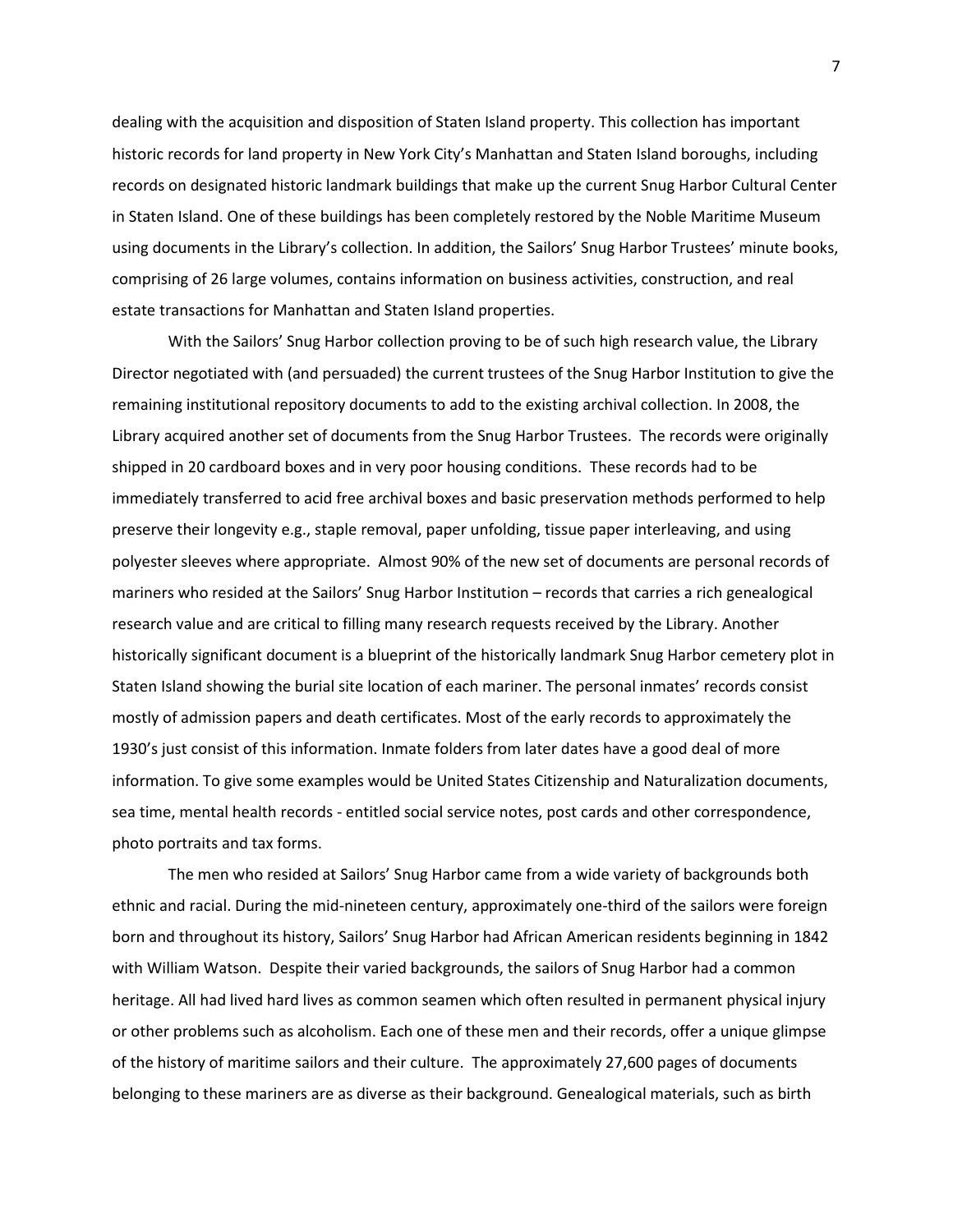certificates, licenses, and citizenship papers are prevalent, but also extant are medical records, photographs, and scrapbooks. Each one of these items has unique historical significance in detailing the social history of American mariners.

# Sailors' Snug Harbor Digital Collection and Open Access Tools

# Digitizing and Content Management

Recognizing the value of the Sailors' Snug Harbor collection, the SUNY Maritime College Librarians decided to pursue the avenue of digitization to increase access and awareness and also to preserve the documents by minimizing handling of the physical collection. In 2006, the Library laid the groundwork for the Sailors' Snug Harbor Digital Collection by acquiring a grant to digitize over 500 pages of documents of the Sailors' Snug Harbor collection to illustrate the founding of the institution, the daily activities, and the subsequent disposition of the property, including photographs and newspaper clippings on the history of the institution. This grant was funded by the Metropolitan New York Library Council (METRO) to purchase equipment, software, and hire staff to digitize more than 500 pages of documents. All documents are uploaded to CONTENTdm management system and are fully searchable with appropriated metadata. The project was a huge success and the digitized portion of the collection serves as a complement to the entire collection, increasing awareness to researchers and the public in general of the type of original documents that exist in the Sailors' Snug Harbor archival collection. In addition, the value of this collection to New York State's history has been recognized by the New York Heritage organization which has added the Sailors' Snug Harbor digital collection to its repositories of collections on New York State's people, places, and institutions – view the collection at url: http://www.nyheritage.org/institutions/maritime-college and click on "Maritime College, Sailors' Snug Harbor."

#### Worldcat and Harvesting

To expand on open access and maximize visibility of the digital collection, all items were harvested into OCLC Worldcat and with the benefit of CONTENTdm being OAI-PMH compliant the metadata migration process was without a glitch. WorldCat is the world's largest network of libraries and its OPAC (worldcat.org) is searched by many users around the world.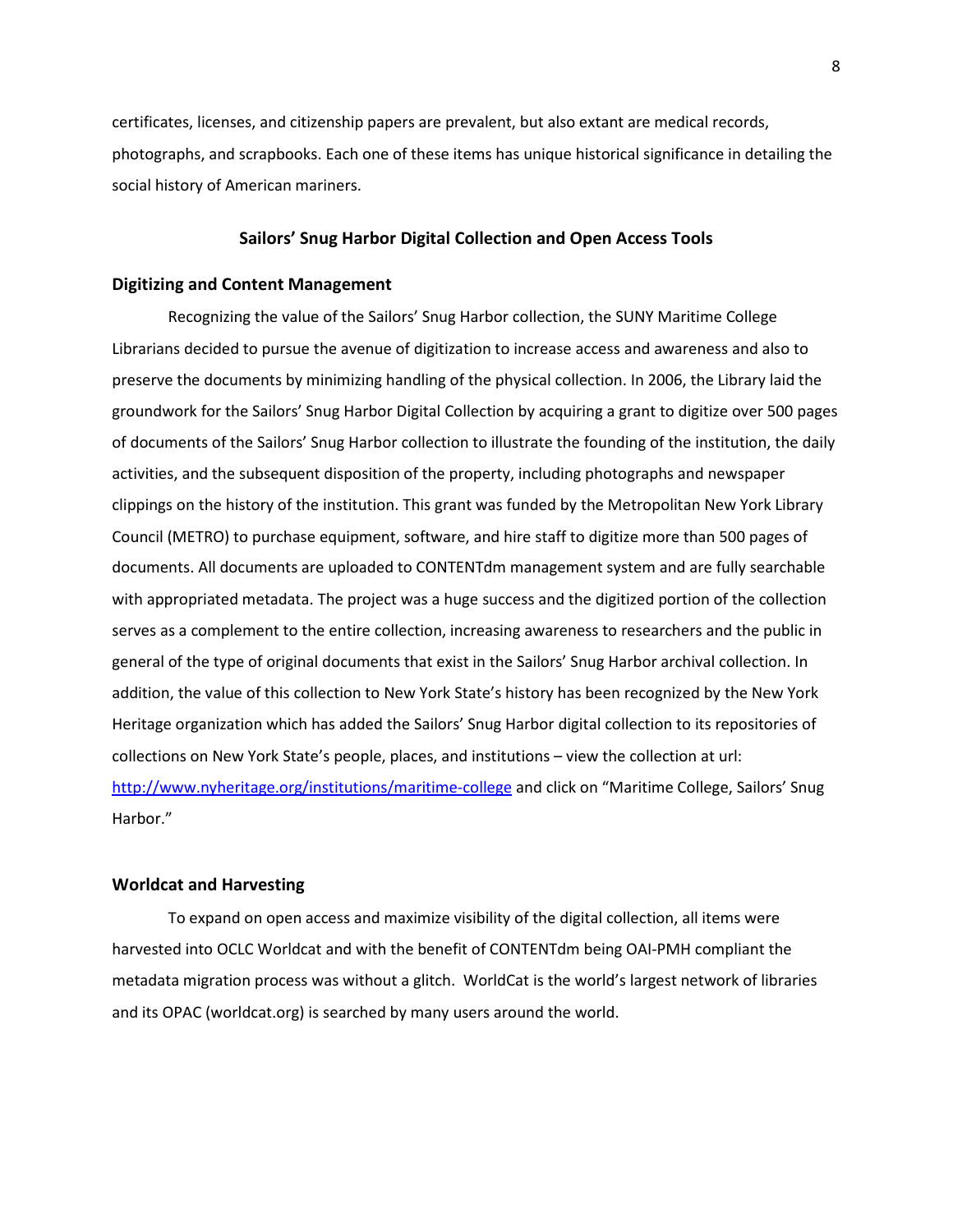### Website

After launching the digital collection and harvesting each digital item into Worldcat, the popularity and awareness of the Sailors' Snug Harbor collection increased significantly. Inquiries and requests for access were more frequent and the librarians at SUNY Maritime College seized upon a grant opportunity to deliver access to more tools that empower users with answers about the collection. In 2009, SUNY Maritime College Library received a Documentary Heritage Program grant from the New York State Education Department to improve on the preservation of the collection, develop a database of the inmates records, and promote the collection with a website. The website, now accessible at http://stephenbluce.sunymaritime.edu/sailorssnugharbor/index.html, serves as the single portal to all details about the collection, including finding aid, digital collection, inmate database, photo gallery, and a history of the institution and collection. Many users have expressed their appreciation for the website.

# Database Development

One highlight of the Sailors' Snug Harbor collection is the 9,000+ records of the residents (inmates) consisting of their official and personal records. These materials date from the late nineteenth Century until the mid-twentieth century and are approximately 134 cubic feet in length. The records are of historical and genealogical importance because they consist of such items as United States citizenship certificates, professional licenses, medical records, photographs, and scrapbooks. The librarians began to field many genealogical inquiries about sailors who resided at the Harbor. It was then determined that providing open access to a database of this information would better serve the research community. With funding from another grant an online searchable database was developed with a complete list of all the Harbor residents (inmates) and their corresponding types of records. Actual records were not made available online since the information is personal, with some medical history data. The database was designed with SQL relational database management language and a search interface was embedded on the Snug Harbor website. Users can readily lookup the Harbor's sailor residents and determine if and what records are available. This tool proved very useful for researchers, especially the layperson seeking information on their ancestors.

# Funding and Staff Support

Like other institutions managing special collections, the librarians at SUNY Maritime College are faced with the challenges of having to care for the Sailors' Snug Harbor special collection with limited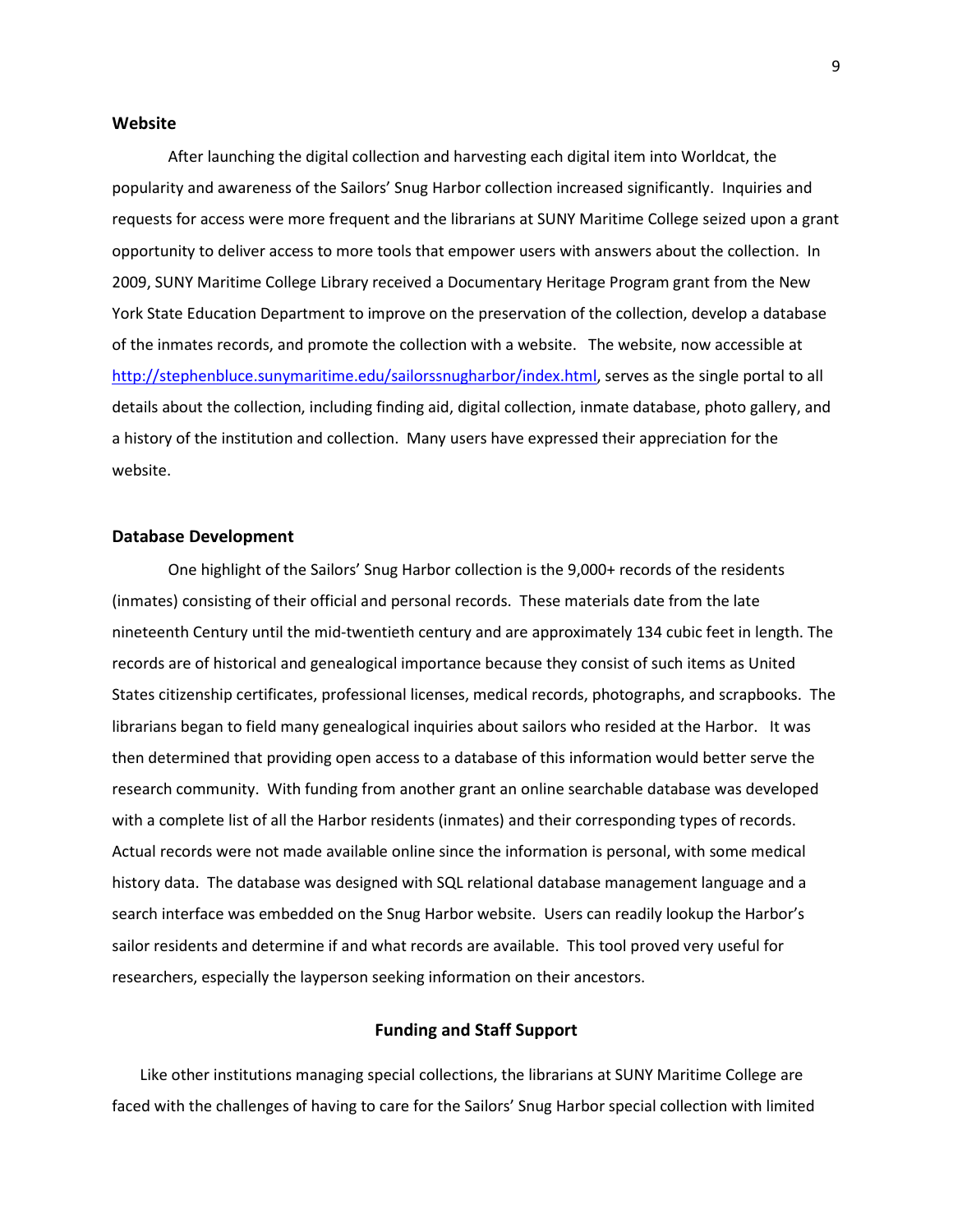budget and personnel resources. Knowing the research value of the collection the librarians remained committed to ongoing preservation and access to the documents. For financial support they had to aggressively pursue external funding, seeking out any possible grants and encouraging donors. Since the acquisition of the collection in 1975 several grants and donations were received to support the collection, but most of the success for funding happened in the past decade when the Librarians took an aggressive approach to promoting the collection. The present state of the Sailors' Snug Harbor collection, with adequate preservation of the print documents, a growing digital collection, and several online access tools, is due almost entirely to external funding. Below is a highlight of the major funding sources received since the collection's acquisition:

- In 1977, received a grant from the National Historic Records Preservation Committee (NHRPC) to "preserve, arrange, describe, and develop finding aids" for the Sailors' Snug Harbor Collection. Reformatting to microfilm was done for some of the more fragile print documents.
- In 2006, received a regional grant from the Metropolitan New York Library Council (METRO) to digitize several hundred pages of documents and provide open access through a content management system. Included in the funding were monies to purchase specialized digitization equipment which allowed for continued digitization activities after the grant was over. Also included was no cost content management hosting for grant produced and all future digital documents of the Sailors' Snug Harbor collection.
- In 2008, received a significant donation from the Trustees of the Sailors' Snug Harbor in the City of New York to continue preservation needs for the collection. This funding was negotiated with the Trustees to align with the acquisition of the second set of records that make up about 40% of the collection.
- In 2009, received grant funding from the New York State Archives' Documentary Heritage Program to process and preserve records, update the finding aid, develop database tools, and develop a website for access. Receiving this grant demonstrated recognition of the research value of the Sailors' Snug Harbor records for New York's history.
- In 2011, received donation from Northern Trust corporation to continue preservation and promotional activities
- In 2012, received grant funding from the New York State Education Department for a Preservation Survey and Long Range Preservation Planning for the Archives at SUNY Maritime College Library, including the archives of Sailors' Snug Harbor.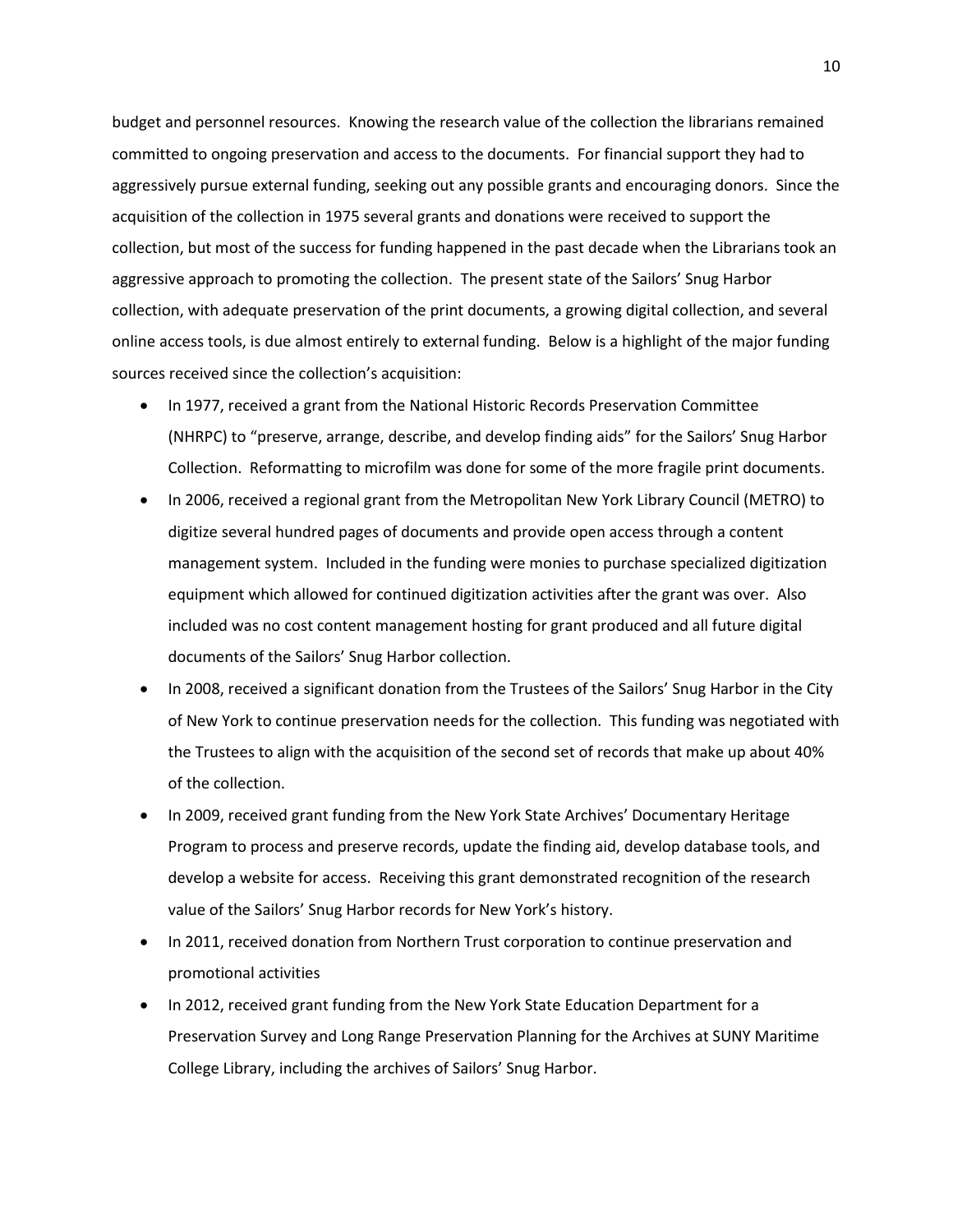Another challenge in managing special collections is adequate staff support and the librarians at SUNY Maritime had to be creative in generating the personnel time to maintain the Sailors' Snug Harbor collection. College administration did not support a full time archivist and therefore Librarians had to convince administration to hire a part time archivist and justify the position as dual responsibilities for reference services and archives. Also, internships and volunteer opportunities were advertised at local library schools resulting in hiring of several interns and volunteers. The librarians were willing to teach and mentor these potential archivists while they work on actual preservation and digitization tasks for the Sailors' Snug Harbor collection.

# Research Value

Many researchers have used this collection since it was established as a prominent collection in the SUNY Maritime College Library Archives. Even more so, research activities have increased significantly in the past decade and this is most likely due to more aggressive promotion and access to research tools in the online environment. Several authors have written books based on researching documents in this collection – a few titles include:

- Sailors' Snug Harbor, 1801-1976 by Shepherd Barnett
- The Sailors' Snug Harbor: A History, 1801-2001 by Gerald Barry
- The Marine Society of the City of New York: A Concise History by Gerald Barry

Many other scholars, historians, journalists, and students have written dissertations, journal articles, trade publication articles, newspaper articles and academic research papers based on research done using the Sailors' Snug Harbor Collection. Baugher (2008), a professor of landscape architecture at Cornell University, researched the collection to link her archaeological findings at the Staten Island Snug Harbor site with the daily lives of female employees. Baugher (2010) again researched the collection to write about the power dynamics between the Governor and the inmates of the Sailors' Snug Harbor. In addition, the Library has received many requests over the years for access to the Sailors' Snug Harbor archives by researchers writing about maritime history, Staten Island history, or conducting genealogical research. Noteworthy examples are: In 2013, over the course of 3 days, an author thoroughly perused the inmate records looking for residents with Saban ancestry to further his genealogical research. He was successful in his endeavor, acquiring information for his upcoming book. Another notable example is from 2008 – 2013, artists in residency at the Harbor have consistently used materials from the Sailors'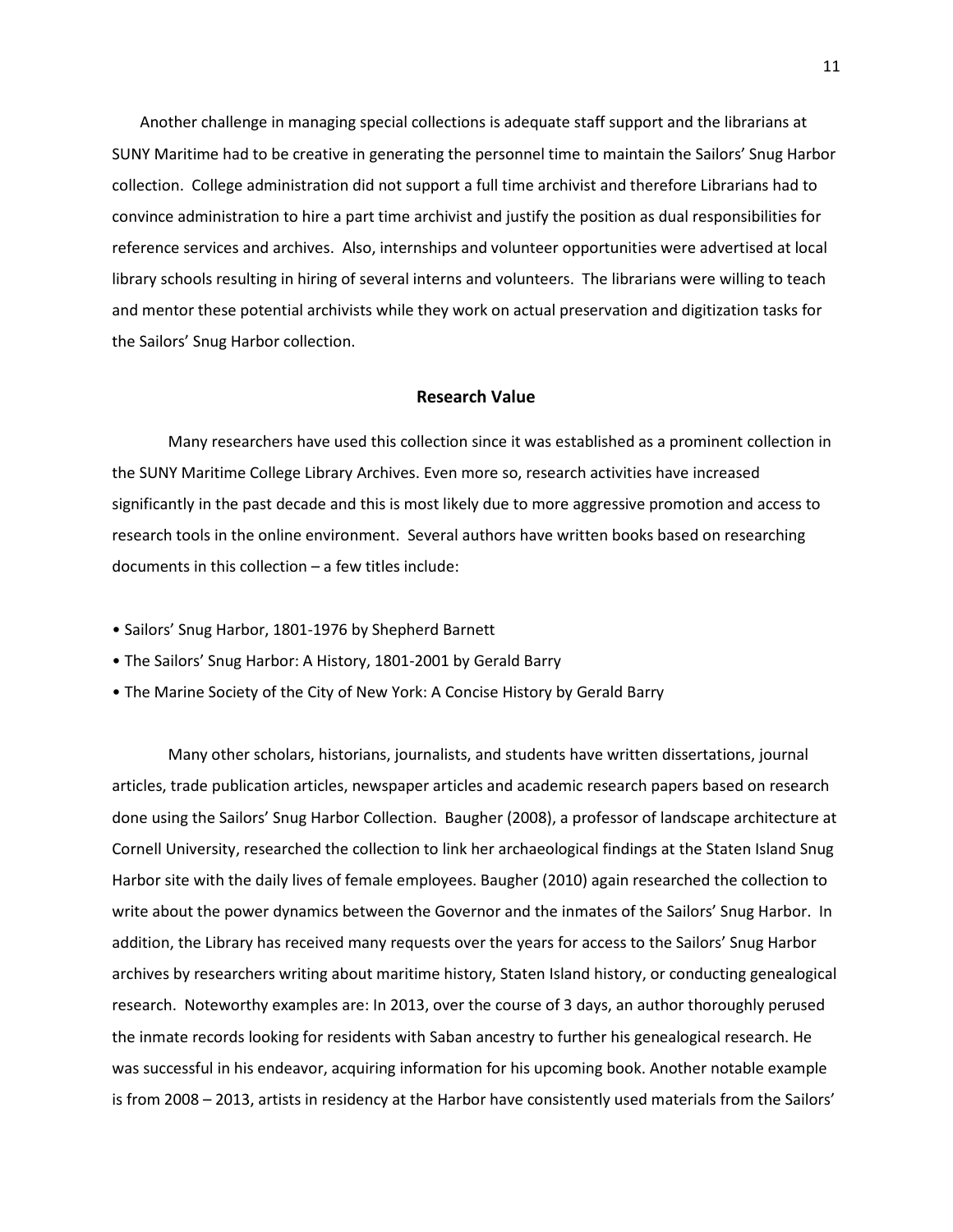Snug Harbor collection in various projects. In one particular instance, one artist's research results on female Sailors' Snug Harbor residents, was aired on NBC. In another example, in 2011, the Coen brothers requested our assistance in the provision of photographic material for one of their set designs for the film "Inside Llewyn Davis." Other instances include a doctoral student requesting the administrative records, inmates' letters and letter press volumes for work on a dissertation and a request from the Parks Department looking for architectural and blueprints of Snug Harbor's Main Gate to help in a reconstruction effort stemming from an accident. Also, the Library staff has filled numerous research requests for individuals looking up ancestral information on family members who were mariners at the Snug Harbor institution.

# Conclusion

Libraries, especially small academic libraries, are sometimes hesitant to acquire special collections due to fear of not having the resources to manage these collections. More so, libraries may already have valuable special collections sitting on their shelves and not provide much preservation and access due to limited resources. Lee (1993) suggests that guardianship for special collections requires the staff, space, and facilities to properly manage the collection. However, with limited resources librarians should take a pragmatic approach to managing special collections. As Scham (1987) pointed out "Intelligent planning has always been and will remain the key to the success of a special collections department."

Given the more than often situation of low budgets for special collections, librarians should not be discouraged, but be very proactive in pursuing alternate avenues of resources to help manage their special collections. SUNY Maritime librarians took a stance to not just sit back and let their special collections of very rich significance collect dust on the shelves. They took an aggressive approach to seek external funding, to use their own expertise, to creatively generate staff resources so as to preserve and promote access to the collections. The Sailors' Snug Harbor collection is of high significance to New York City and Staten Island history, and to the history of the maritime industry. The efforts of the librarians to bring about awareness, promote and enhance access to this collection have been rewarded with an ever increasing request to use the collection for a multitude of research activities, from scholarly publications to the general genealogical inquiries. The success of managing the Sailors' Snug Harbor collection serves as a model for other collections in the SUNY Maritime Library archives, such as the Marine Society of the City of New York collection.